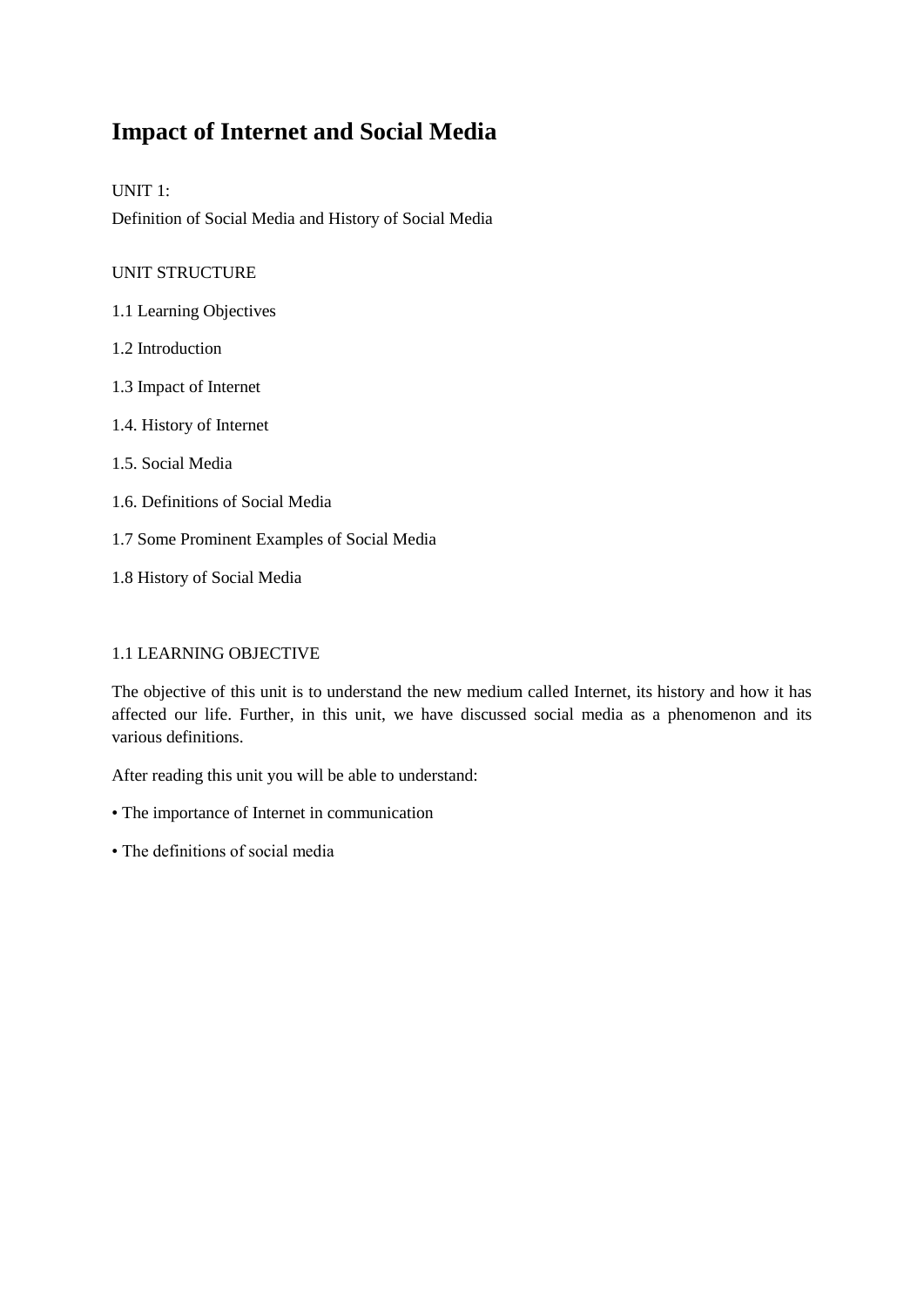## **Introduction:**

In India following is the status of Mass Media:

**Newspaper**: As per the Registrar of Newspapers of India, the total number of registered publications as on 31st March 2015 is: 1, 05,443. Out of these, publications under newspaper category are 14,984 and publications under periodical category are 90,459

**Television:** As per the I & B Ministry, the total permitted private satellite TV channels having valid permission in India are 891 out of which 399 are news and current affairs channels and 492 are nonnews and current affairs channels.

**Radio**: All India Radio's home service comprises 419 stations located across the country, reaching nearly 92% of the country's area and 99.19% of the total population. AIR originates programming in 23 languages and 146 dialects. There are 245 operational private FM stations in India. There are 196 operational community radios as of  $30<sup>th</sup>$  June 2016.

In India following is the status of Internet and Social Media:

**Internet:**According to internetlivestats.com, India is the second largest country in terms of Internet users in 2016 after China. Though the penetration of Internet is still low (34.8% of the total population) but the yearly growth is more than any other country in the world.

**Mobile Internet:**According to the Internet and Mobile Association of India, the number of mobile internet users in India is projected to double and cross the 300 million mark by 2017 from 159 million users in 2015. India is the third largest country (122 million users) in terms of usage of smart phones after China and US in the year 2013.

**Social Media:** In case of social media, India has the highest number of active Facebook users in the world. As per the statista.com, India has 195.16 million registered Facebook users in 2016.

In case of micro-blogging site Twitter In **2016**, it is projected to reach 23.2 million monthly active users in the region, up from 11.5 million in 2013. As per another report India is the second largest market for video streaming site YouTube.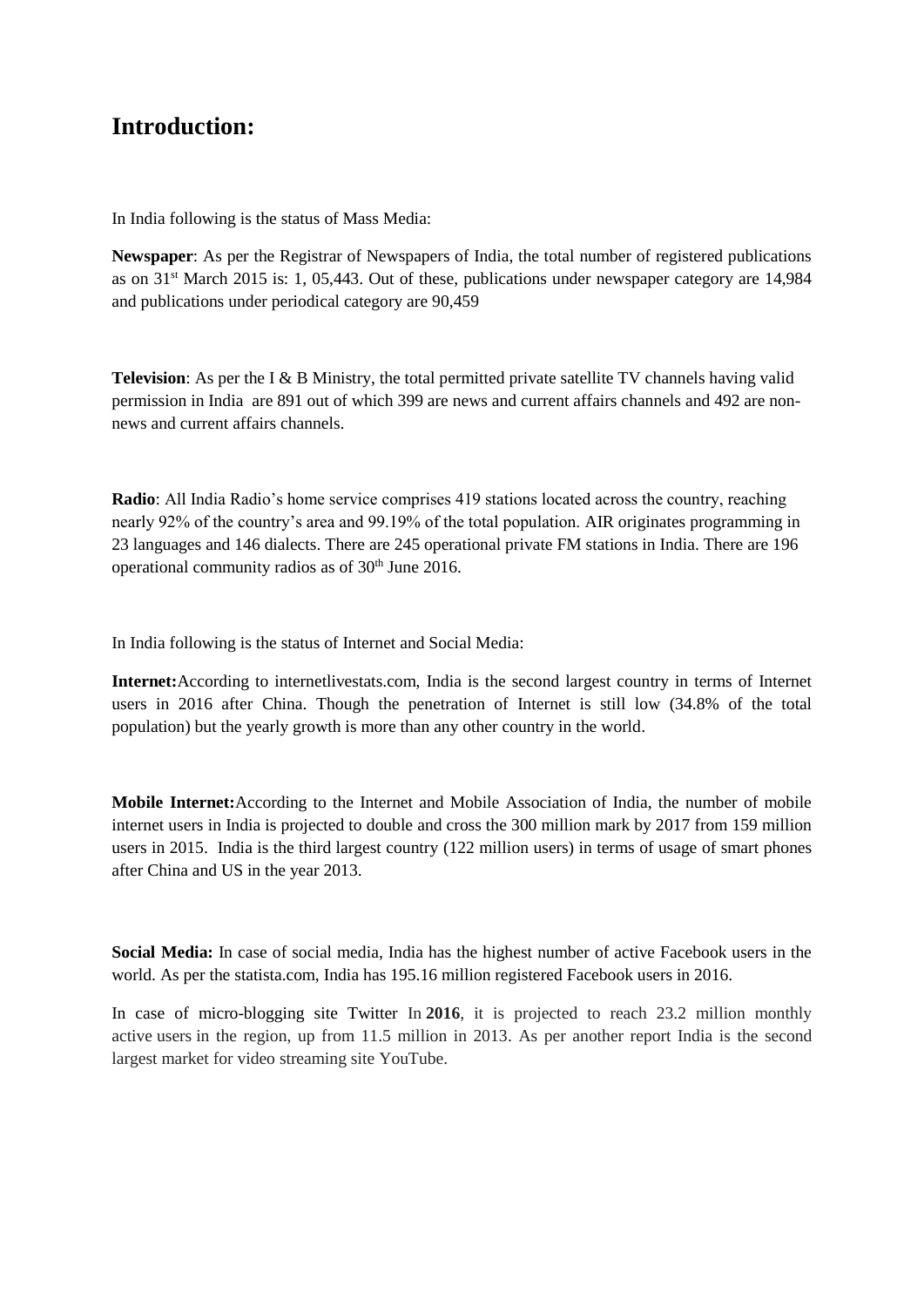## **How Internet has changed our life?**

**These days most of us use internet for different purposes. You must have done online shopping or you must have checked the exact location and distance of a particular place, you must have checked the online travel packages or you must have downloaded books for your exams or movies for entertainment, you must have using online banking facility or you must have been using internet to check the job openings. Internet has changed our lives. Following is rough list of the reason how it has affected our lives:**

#### **Faster Personal and Professional Communication:**

The internet allows us to communication at personal level with friends and at professional level to build stronger connections. Internet has provided with many facilities which have made communication faster and smoother with one or many. Earlier it was telephone or letter which was used for personal communication and television, newspaper and radio was used for mass communication. Internet can be used for both purposes. This change was significance.

#### **Multi-tasking:**

Internet can be used for many reasons like entertainment, information, education, to earn as well as to spend to name a few. This has been never happened before. One medium allowed its user to use for different functions.

#### **Online Selling and Buying:**

Internet has provided space for buyers and sellers. It has changed the way people used to shop. Other than this, many things are available for shopping on one medium. One can get a lot of information about product, service, price and offers for apparels to houses, from sunglasses to cars. E-commerce is the one of the fastest growing industry in India.

#### **Streaming**

We don't have to stroll through the endless lines of movie rentals and CD cases. Thanks to the net, we can watch television and movies whenever we want, and we can listen to an endless supply of music. Not to mention, we don't have to buy an entire CD just to listen to the only one good song.

#### **An Ocean of Information:**

With the availability of Internet, an ocean of information is available to its users. Information (relevant and irrelevant both) of variety of topics is readily available. Like habits of your favourite celebrities, latest happenings of politics, latest offers of online shopping, innovations and research everything is available. Internet has up to date information almost on anything.

With latest innovations in the technology, cheaper smartphones, faster Internet speed with cheap data packs, penetration of internet will keep on increasing and it will keep on occupying more and more space in our daily lives.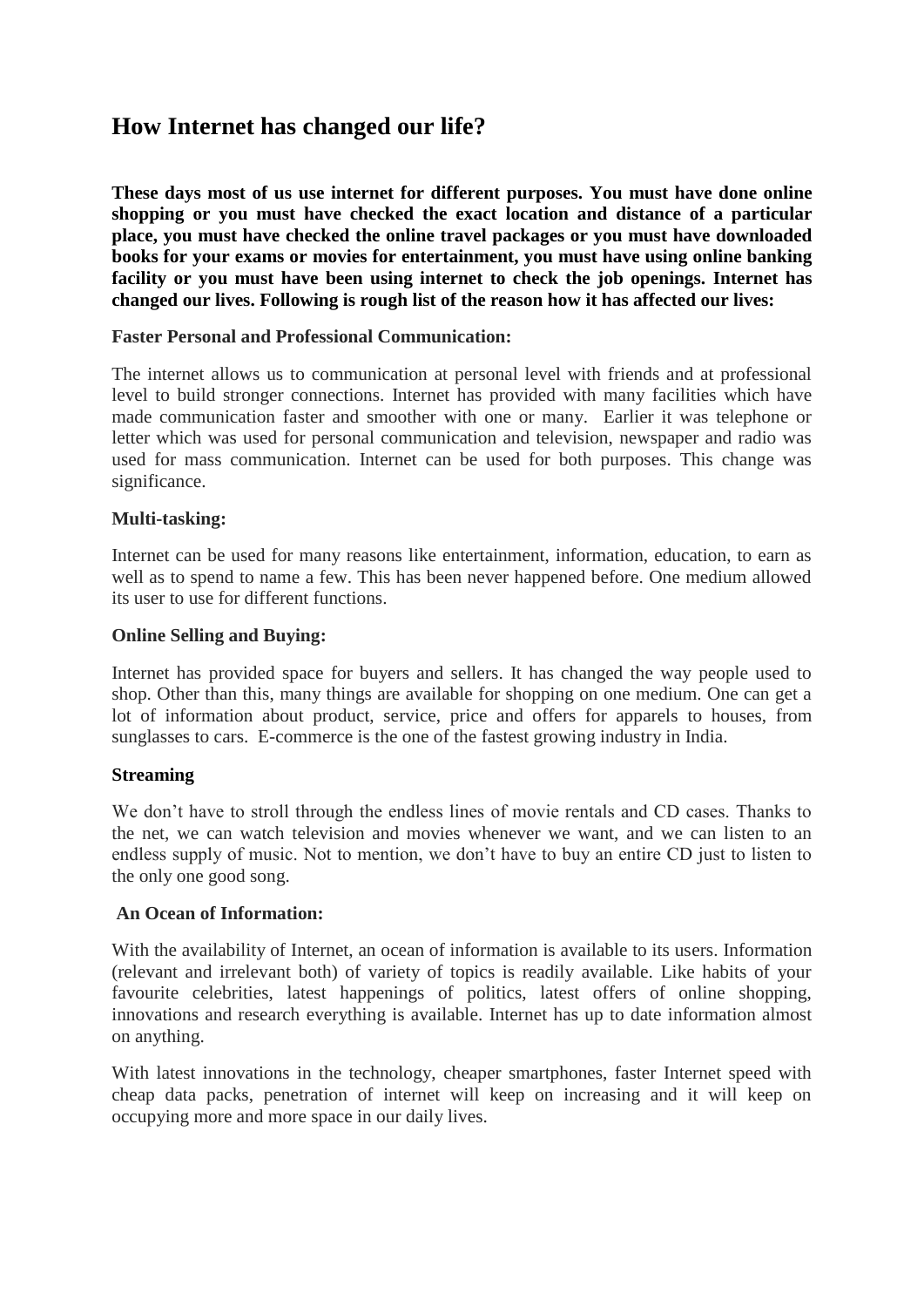## **History of Internet:**

You must be using Google or Yahoo for different reasons. They are called as search engine. Google is such a popular brand that many people take it as synonym for internet. So, what is internet and how it evolved?

History channel has made a special programme on history of internet. The name of the documentary is 'The Invention of the Internet'. The same history is available in brief on its website. The internet was evolved as follows:

Unlike the light bulb or the telephone, the internet has no single 'inventor'. It has evolved over the time. But we can say roughly it was started in 1950s with computing technology. The Internet got its start in the United States. For years, scientists and researchers used it to communicate and share data with one another. Today, we use the Internet for almost everything, and for many people it would be impossible to imagine life without it.

During the cold war US government itself formed new agencies, such as the National Aeronautics and Space Administration (NASA) and the Department of Defense's Advanced Research Projects Agency (ARPA), to develop space-age technologies such as rockets, weapons and computers. So, internet was developed as a weapon in war strategy.

During 60s the scientists in US were concerned about the telephone system and feared that Soviet may attack the network to destroy the communication system. In 1962, a scientist from M.I.T. and ARPA named J.C.R. Licklider proposed a solution to this problem: a "galactic network" of computers that could talk to one another. Such a network wouldenable government leaders to communicate even if the Soviets destroyed the telephone system.

In 1965, another M.I.T. scientist developed a way of sending information from one computer to another that he called "packet switching." Packet switching breaks data down into blocks, or packets, before sending it to its destination. That way, each packet can take its own route from place to place. Packet switching made ARPAnet, US's computer network, stronger for the attacks.

In 1969, ARPAnet delivered its first message: a "node-to-node" communication from one computer to another. (The first computer was located in a research lab at UCLA and the second was at Stanford; each one was the size of a small house.

By the end of 1969, just four computers were connected to the ARPAnet, but the network grew steadily during the 1970s. By the end of the 1970s, a computer scientist named Vinton Cerf had begun to solve this problem by developing a way for all of the computers on all of the world's mininetworks to communicate with one another. He called his invention "Transmission Control Protocol,"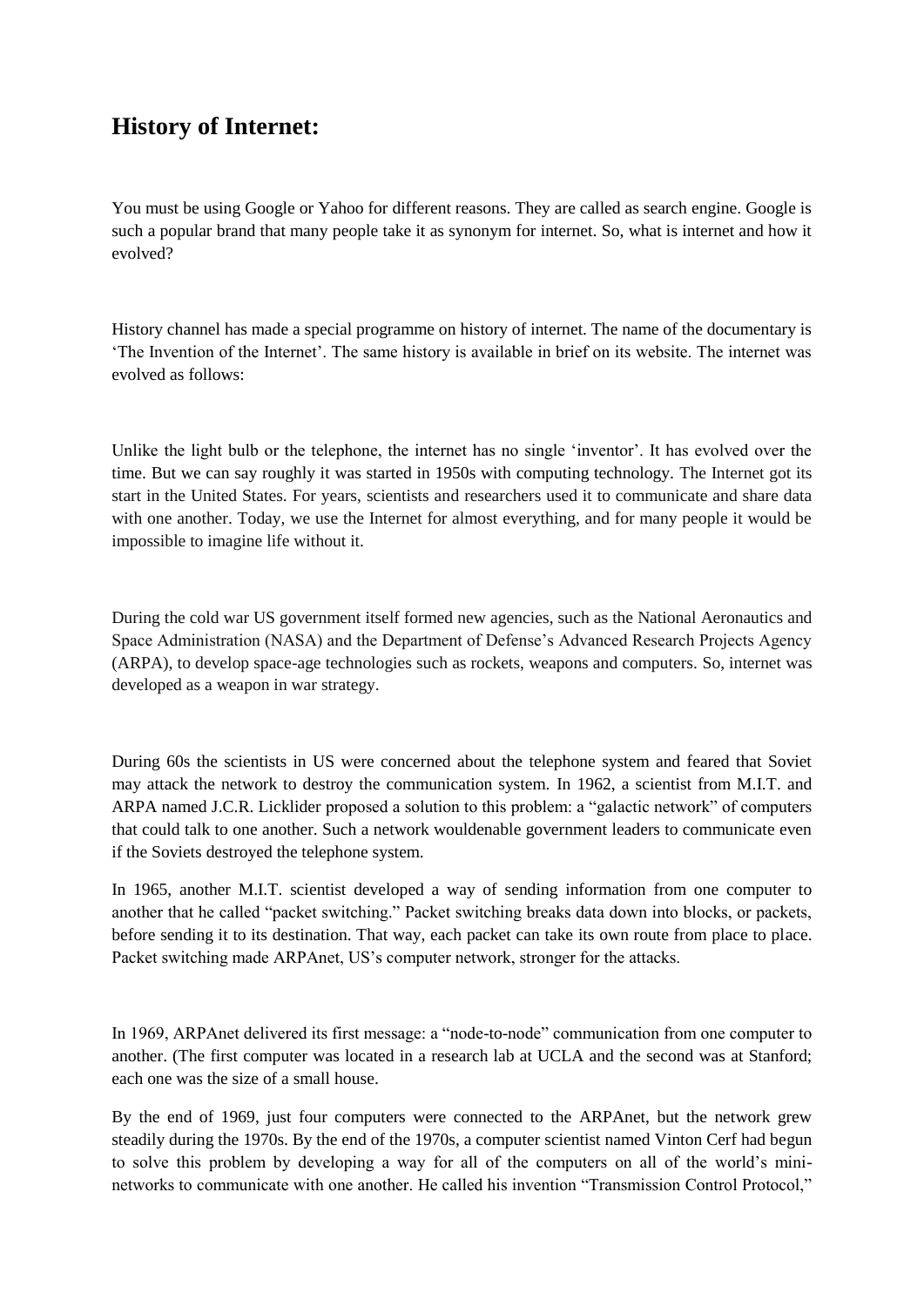or TCP. (Later, he added an additional protocol, known as "Internet Protocol." The acronym we use to refer to these today is TCP/IP.)

Cerf's protocol transformed the Internet into a worldwide network. Throughout the 1980s, researchers and scientists used it to send files and data from one computer to another. However, in 1991 the Internet changed again. That year, a computer programmer in Switzerland named Tim Berners-Lee introduced the World Wide Web: an Internet that was not simply a way to send files from one place to another but was itself a "web" of information that anyone on the Internet could retrieve. Berners-Lee created the Internet that we know today.

Since then, the Internet has changed in many ways. In 1992, a group of students and researchers at the University of Illinois developed a sophisticated browser that they called Mosaic. (It later became Netscape.) Mosaic offered a user-friendly way to search the Web: It allowed users to see words and pictures on the same page for the first time and to navigate using scrollbars and clickable links. That same year, Congress decided that the Web could be used for commercial purposes. As a result, companies of all kinds hurried to set up websites of their own, and e-commerce entrepreneurs began to use the Internet to sell goods directly to customers.

Wikipedia has given a detailed account of development of internet. For more information you can visit [:https://en.wikipedia.org/wiki/History\\_of\\_the\\_Internet](https://en.wikipedia.org/wiki/History_of_the_Internet)

| <b>Internet history timeline</b>                                          |  |  |
|---------------------------------------------------------------------------|--|--|
| <b>Early research and development:</b>                                    |  |  |
| 1966: Merit Network founded<br>$\bullet$                                  |  |  |
| 1966: ARPANET planning starts<br>$\bullet$                                |  |  |
| 1969: ARPANET carries its first packets<br>$\bullet$                      |  |  |
| 1970: Mark I network at NPL (UK)<br>$\bullet$                             |  |  |
| 1970: Network Information Center (NIC)<br>$\bullet$                       |  |  |
| 1971: Merit Network'spacket-switched network operational<br>$\bullet$     |  |  |
| 1971: Tymnet packet-switched network<br>$\bullet$                         |  |  |
| 1972: Internet Assigned Numbers Authority (IANA) established<br>$\bullet$ |  |  |
| 1973: CYCLADES network demonstrated<br>$\bullet$                          |  |  |
| 1974: Telenet packet-switched network<br>$\bullet$                        |  |  |
| 1976: X.25 protocol approved<br>$\bullet$                                 |  |  |
| 1978: Minitel introduced<br>$\bullet$                                     |  |  |
| 1979: Internet Activities Board (IAB)<br>$\bullet$                        |  |  |
| 1980: USENET news usingUUCP<br>$\bullet$                                  |  |  |
| 1980: Ethernet standard introduced                                        |  |  |
| 1981: BITNET established                                                  |  |  |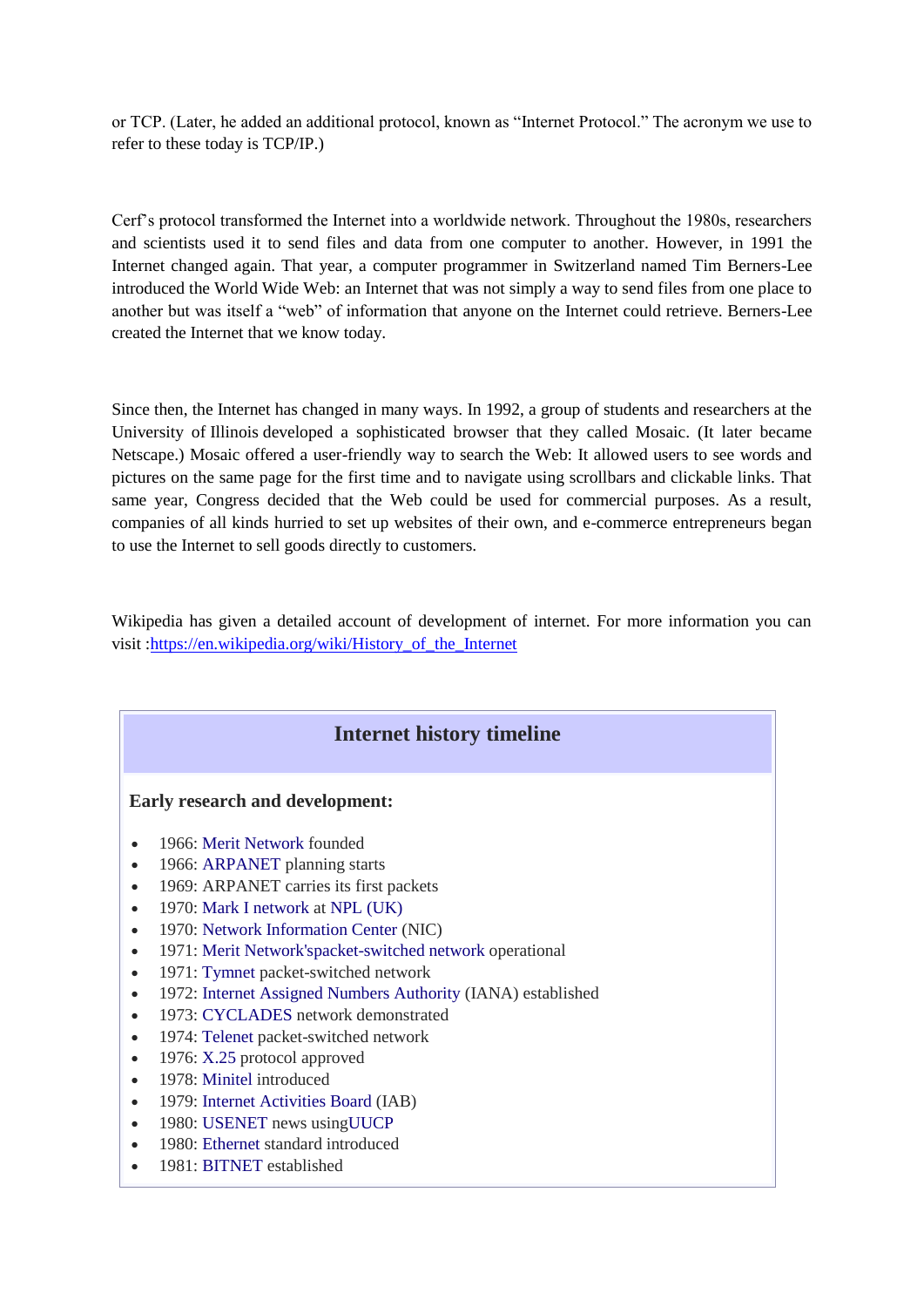### **Merging the networks and creating the Internet:**

- 1981: [Computer Science Network](https://en.wikipedia.org/wiki/CSNET) (CSNET)
- 1982: [TCP/IP](https://en.wikipedia.org/wiki/TCP/IP) protocol suite formalized
- 1982: [Simple Mail Transfer Protocol](https://en.wikipedia.org/wiki/Simple_Mail_Transfer_Protocol) (SMTP)
- 1983: [Domain Name System](https://en.wikipedia.org/wiki/Domain_Name_System) (DNS)
- 1983: [MILNET](https://en.wikipedia.org/wiki/MILNET) split off from [ARPANET](https://en.wikipedia.org/wiki/ARPANET)
- 1985: [First .COM domain name registered](https://en.wikipedia.org/wiki/Domain_names#Domain_name_registration)
- 1986: [NSFNET](https://en.wikipedia.org/wiki/NSFNET) with 56 kbit/s links
- 1986: [Internet Engineering Task Force](https://en.wikipedia.org/wiki/Internet_Engineering_Task_Force) (IETF)
- 1987: [UUNET](https://en.wikipedia.org/wiki/UUNET) founded
- 1988: [NSFNET](https://en.wikipedia.org/wiki/NSFNET) upgraded to 1.5 Mbit/s (T1)
- 1988: [OSI Reference Model](https://en.wikipedia.org/wiki/OSI_model) released
- 1988: [Morris worm](https://en.wikipedia.org/wiki/Morris_worm)
- 1989: [Border Gateway Protocol](https://en.wikipedia.org/wiki/Border_Gateway_Protocol) (BGP)
- 1989: [PSINet](https://en.wikipedia.org/wiki/PSINet) founded, allows commercial traffic
- 1989: [Federal Internet Exchanges](https://en.wikipedia.org/wiki/FIX_East) (FIXes)
- 1990: [GOSIP](https://en.wikipedia.org/wiki/GOSIP) (without [TCP/IP\)](https://en.wikipedia.org/wiki/TCP/IP)
- 1990: [ARPANET](https://en.wikipedia.org/wiki/ARPANET) decommissioned
- 1990: [Advanced Network and Services](https://en.wikipedia.org/wiki/Advanced_Network_and_Services) (ANS)
- 1990: [UUNET/Alternet](https://en.wikipedia.org/wiki/UUNET#Early_existence) allows commercial traffic
- 1990: [Archie search engine](https://en.wikipedia.org/wiki/Archie_search_engine)
- 1991: [Wide area information server](https://en.wikipedia.org/wiki/Wide_area_information_server) (WAIS)
- $\bullet$  1991: [Gopher](https://en.wikipedia.org/wiki/Gopher_(protocol))
- 1991: [Commercial Internet eXchange](https://en.wikipedia.org/wiki/Commercial_Internet_eXchange) (CIX)
- 1991: [ANS CO+RE](https://en.wikipedia.org/wiki/ANS_CO%2BRE) allows commercial traffic
- 1991: [World Wide Web\(](https://en.wikipedia.org/wiki/World_Wide_Web)WWW)
- 1992: [NSFNET](https://en.wikipedia.org/wiki/NSFNET) upgraded to 45 Mbit/s (T3)
- 1992: [Internet Society\(](https://en.wikipedia.org/wiki/Internet_Society)ISOC) established
- 1993: [Classless Inter-Domain Routing](https://en.wikipedia.org/wiki/Classless_Inter-Domain_Routing) (CIDR)
- 1993: [InterNIC](https://en.wikipedia.org/wiki/InterNIC) established
- 1993: [Mosaic web browser](https://en.wikipedia.org/wiki/Mosaic_(web_browser)) released
- 1994: [Full text web search engines](https://en.wikipedia.org/wiki/Web_search_engine)
- 1994: [North American Network Operators' Group\(](https://en.wikipedia.org/wiki/North_American_Network_Operators%27_Group)NANOG) established

## **The changes in the internet technology can be sum up like this:**

|           | Online Digital as a Medium for                 |
|-----------|------------------------------------------------|
| Web $1.0$ | Broadcast with static, read-only content (e.g. |
|           | websites, e-newsletters)                       |
| Web $2.0$ | Interaction and engagement with use-generated  |
|           | content                                        |
|           | (e.g. social networking tools)                 |
| Web $3.0$ | Portable personalised content and<br>search    |
|           | functions                                      |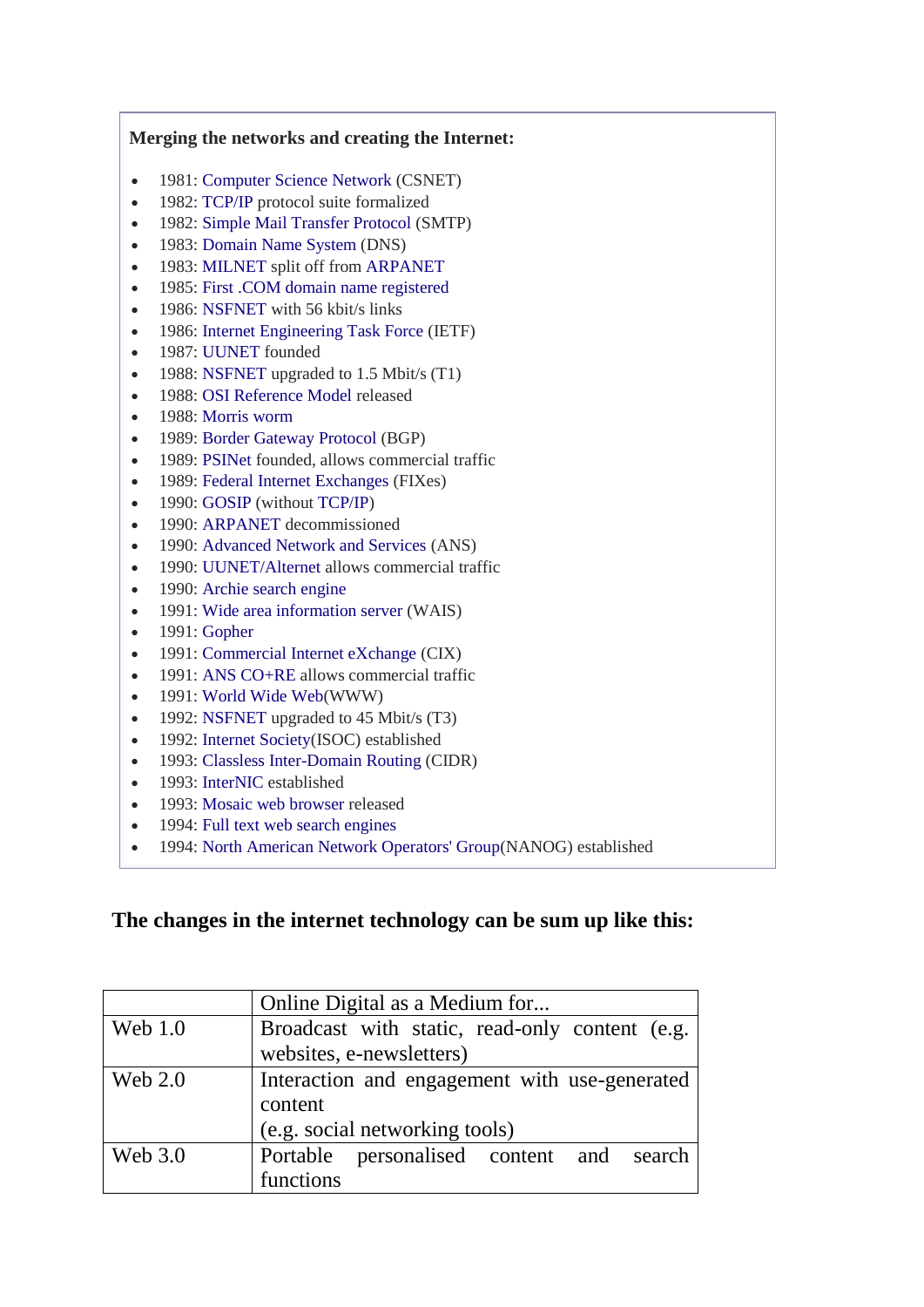### (e.g. mobile websites, smartphone apps) WE ARE HERE!

# **Social Media:**

Most of you must be using Whatsapp on their phones. All of you must have used YouTube or Facebook or Twitter or Blogs for different purposes. The use of these various internet based tools is now inseparable part of our lives. There could be different reasons why you want to use these new tools. But one of the reasons is that you want to connect with the world.

When you are using these new tools available because of internet, you are using social media.

All these tools available on internet are collectively called as social media.

Social media has started to dominate our daily communication. It has also influenced the mass communication in a huge way. Social media is most transparent, engaging and interactive form of communication. It combines the true grit of real time content with the beauty of authentic peer-to-peer communication**.** There are many forms of social media. There are business networking sites like Linkedin, there are video sharing platforms like YouTube, and there are social networking sites like Facebook, just to name a few.

One of the biggest changes in the way that we interact, due to social media networks, is the sheer number of people that we can interact with.

Because of social media networks, we are now able to interact with thousands of people all over the world – this is why we see people who have thousands of Facebook friends or tens of thousands of Twitter followers. Without social media, that would be impossible. Social media networks allow us the opportunity to share opinions with a far wider audience.

Another big change that has occurred is that there is now no filter on the way we speak.

In the past, unless you spoke to people directly, you had no way to get your message across regardless of your freedom of speech. Now we can use social media to get our messages out to thousands or even millions of people uncensored.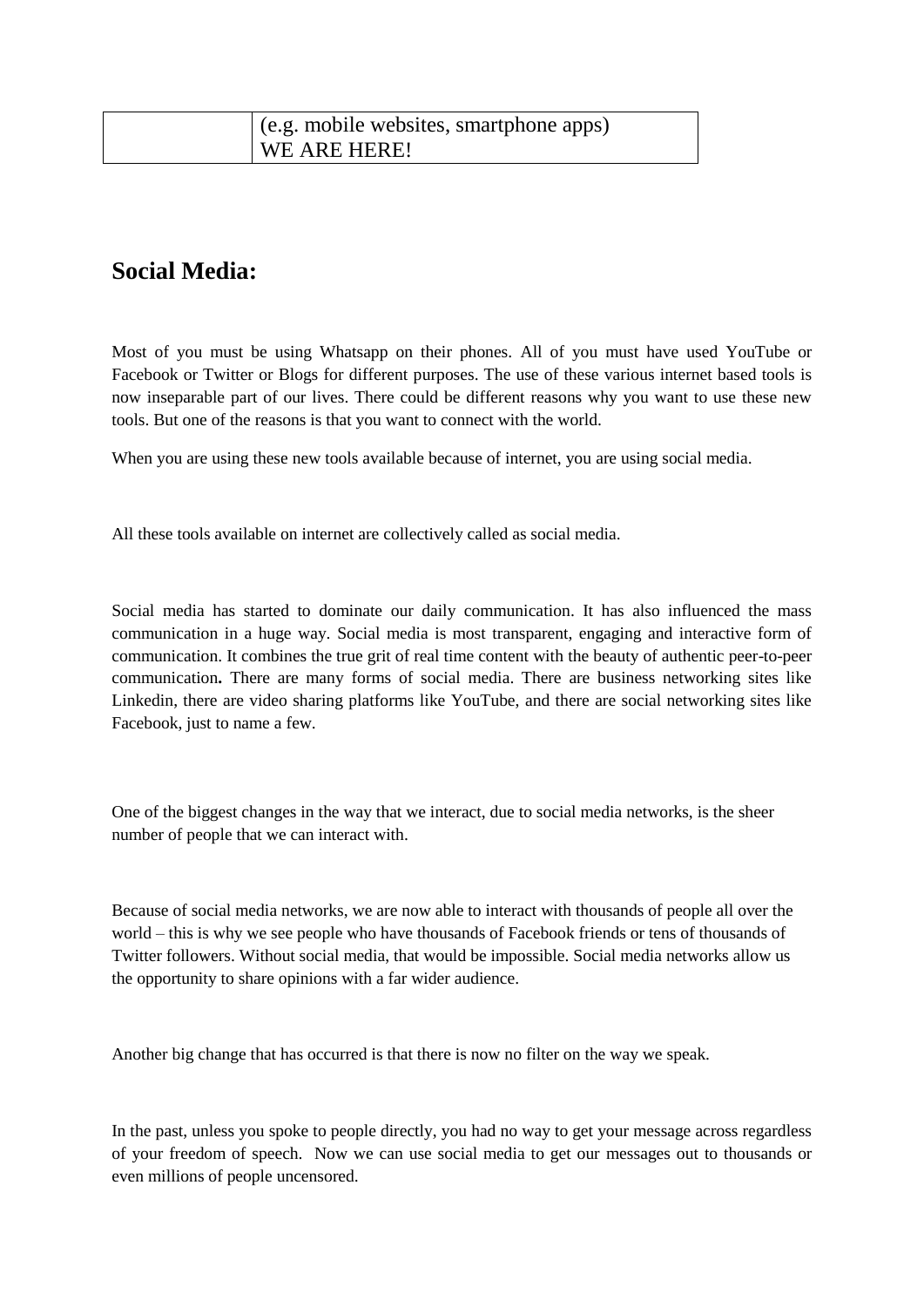

Social Media is a big world. The number of users of social media is bigger than some of the most populous countries in the world. Facebook has 1.55 Billion Monthly Active Users. If FB was a country it will outrank China, India and will be the most populated country in the world.

You may not be aware of the exact definition but you have an idea about this new media platform.

Social media has made us to communicate with a much greater number of people on a global scale at the same time that used to only be possible on a local level. While this is great when it comes to keeping friendships alive over great distances, it also increases the demands on people to keep a much larger number of relationships going simultaneously, which in reality seems difficult. Do you really have 1,000 friends like we can have on Facebook?

No matter your stance on whether the social media has changed communication for worse or better, there's no denying it plays a major role in our lives today.

Before social media, we were extremely limited in our means to interact with others and we were limited largely to the people that we knew in-person. The social media has drastically changed the way people all over the world interacts and communicate.

## **What is the Social Media?**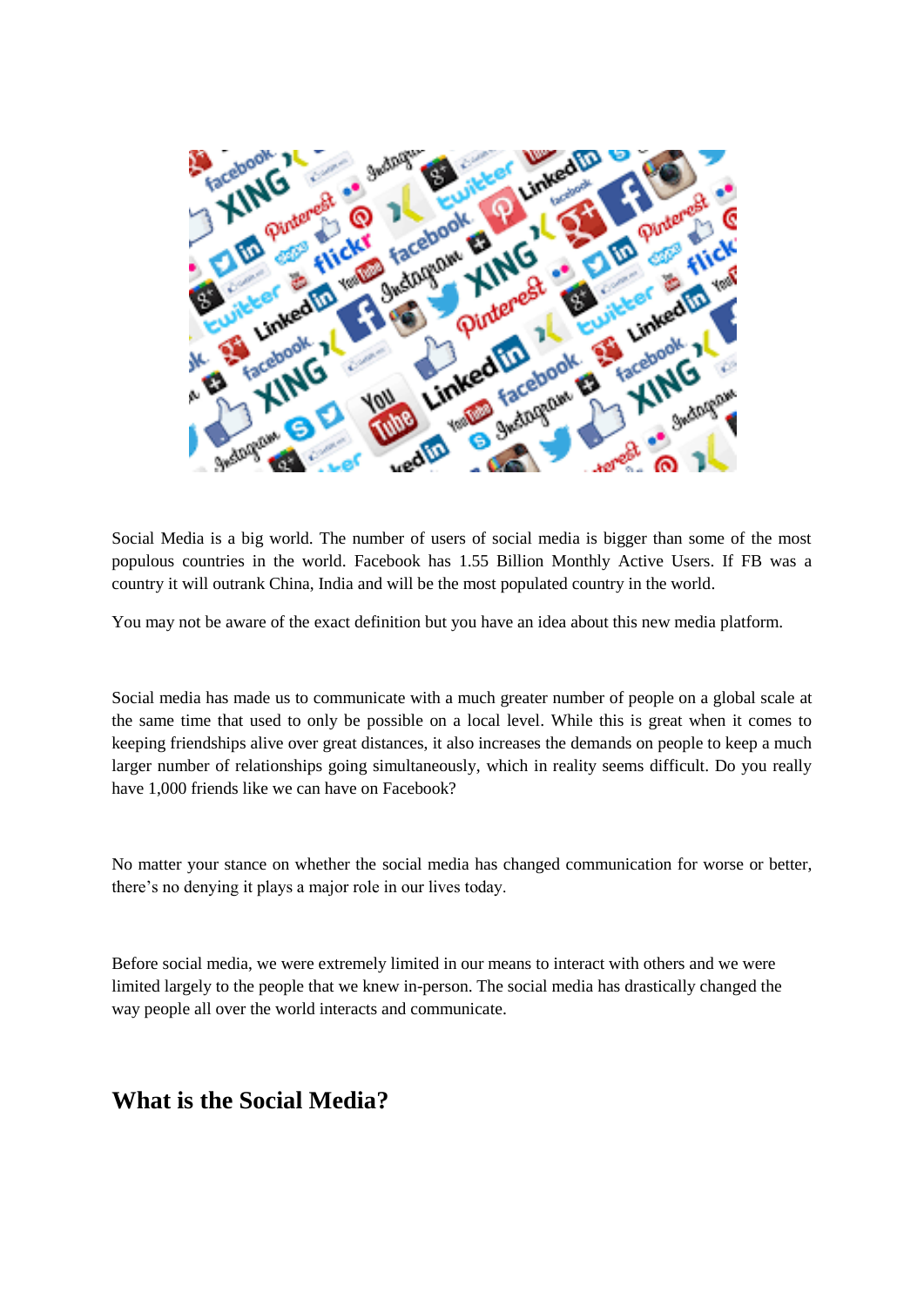Many people use 'social media' without having too many details about it. Social media is widely accepted popular term and hence it is difficult to define it in exact words.

Simply put, Social Media are computer-mediated online tools that allow people, companies and other organisations to create, share or exchange information, career interests, ideas and pictures/videos in virtual communities and networks.

**Merriam-webster.com**dictionary defines Social Media as forms of electronic communication (such as Web sites) through which people create online communities to share information, ideas, personal messages, etc.

**Businessdictonary.com** has defined social media as internet or cellular phone based applications and tools to share information among people.

**Oxford dictionary** has defined social media as follows:

Websites and applications that enable users to create and share content or to participate in social networking.

**Peter Scott and Mike Jacka** have defined social media in their book *Auditing Social Media: A Governance to Risk Guide* as 'the set of web-based broadcast technologies that enable the democratization of content, giving people the ability to emerge from consumers of content to publishers'.

One popular social media club **NYC** has defined social media as social media are the online technologies and practices that people use to share , content, opinions, insights, experiences, perspectives and media themselves. They are media for social interactions.

The term Social Media refers to the wide range of internet-based and mobile services that allow users to participate in online exchanges, contribute user-created content and join online communities.

The above definitions can be summed up with the following understanding:

 Social media can be defined as the internet based tools and platforms which share the information in the form of text, photo, audio, video and graphics. This has made the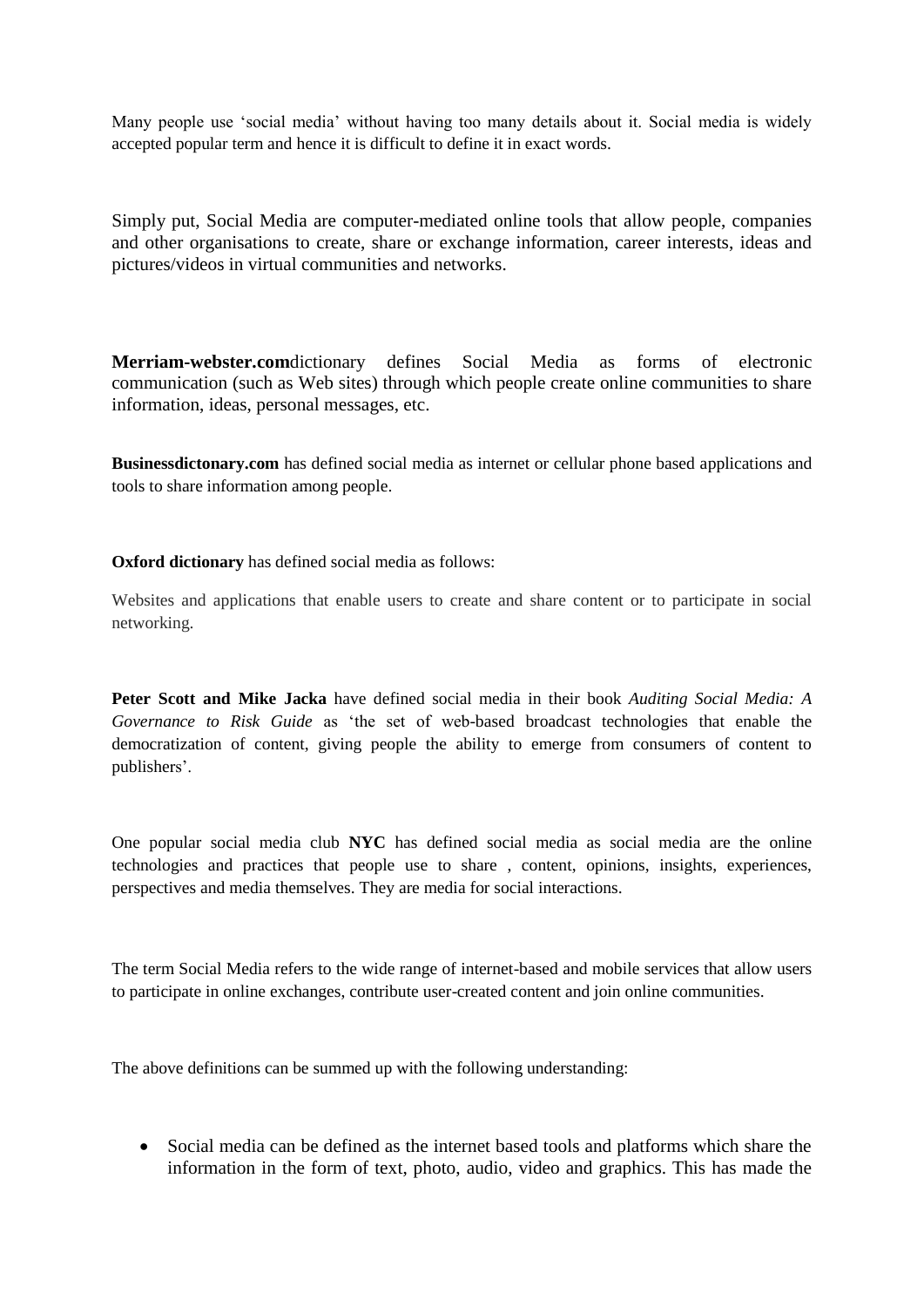transfer of information increasingly fluid among the internet users at individual and organisational level.

 Social media use web-based and mobile technologies onsmart-phones, computers, tabletsor laptopsto create highly interactive platforms through which individuals, communities and organizations can share, co-create, discuss, and modify usergenerated content or pre-made content posted online. They introduce substantial and pervasive changes to communication between businesses, organizations, communities, and individuals. Social media changes the way individuals and large organizations communicate. These changes are the focus of the emerging field of technoself studies.

## **Some prominent examples of social media:**

- **[Facebook](http://whatis.techtarget.com/definition/Facebook)** is a popular free social networking website that allows registered users to create profiles, upload photos and video, send messages and keep in touch with friends, family and colleagues. According to statistics from the Nielsen Group, Internet users within the United States spend more time on Facebook than any other website.
- **[Twitter](http://whatis.techtarget.com/definition/Twitter)** is a free micro-blogging service that allows registered members to broadcast short posts called tweets. Twitter members can broadcast tweets and follow other users' tweets by using multiple platforms and devices.
- **[Google+](http://whatis.techtarget.com/definition/Google-plus)** (pronounced *Google plus*) is Google's social networking project, designed to replicate the way people interact offline more closely than is the case in other social networking services. The project's slogan is "Real-life sharing rethought for the web."
- **[Wikipedia](http://whatis.techtarget.com/definition/Wikipedia)** is a free, open content online encyclopedia created through the collaborative effort of a community of users known as Wikipedians. Anyone registered on the site can create an article for publication; registration is not required to edit articles. Wikipedia was founded in January of 2001.
- LinkedIn is a social networking site designed specifically for the business community. The goal of the site is to allow registered members to establish and document networks of people they know and trust professionally.

## **History of Social Media:**

Technology began to change very rapidly in the 20th Century. But the history of social media can go back in 60s.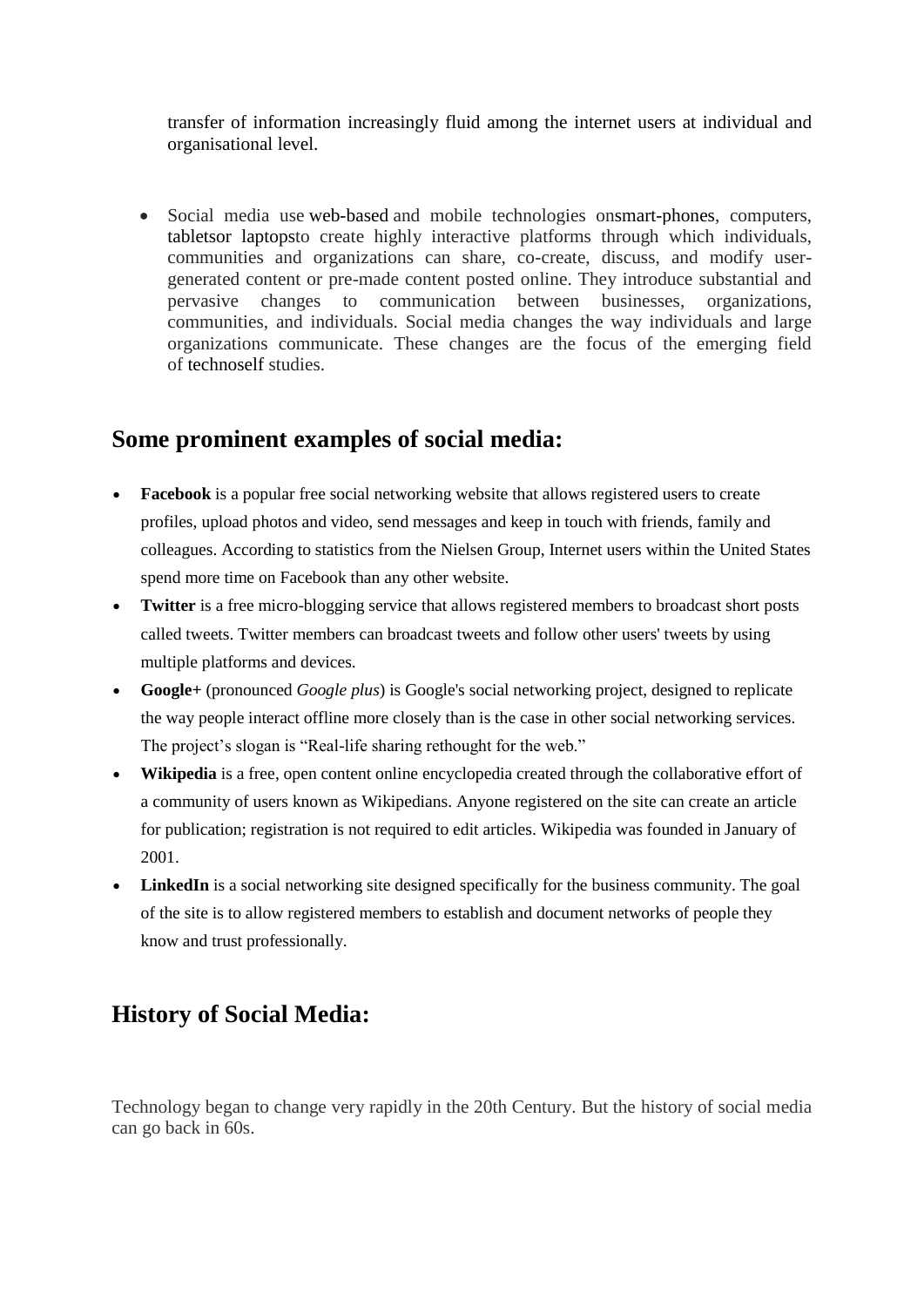ENIAC (Electronic Numerical Integrator and Computer)was the first electronic generalpurpose computer developed in the 1940s. ENIAC's design and construction was financed by the United States Army, Ordnance Corps, Research and Development Command. ENIAC was a modular computer, composed of individual panels to perform different functions.After the first super computers were created, scientists and engineers began to develop ways to create networks between those computers, and this would later lead to the birth of the Internet.

The earliest forms of the Internet, such as CompuServe, were developed in the 1960s. Primitive forms of email were also developed during this time. By the 70s, networking technology had improved, and 1979's UseNet allowed users to communicate through a virtual newsletter.

By the 1980s, home computers were becoming more common and social media was becoming more sophisticated. Internet relay chats, or IRCs, were first used in 1988 and continued to be popular well into the 1990's.

The first known social media site was Six Degrees. It is considered as first modern social network. It was created in 1997. It enabled users to upload a profile and make friends. It allowed users to list friends, family members and acquaintances both on the site and externally; external contacts were invited to join the site.Users could send messages and post bulletin board items to people in their first, second, and third degrees, and see their connection to any other user on the site. It was shut down in 2001.

After this, blogging became popular in Western world. LiveJournal was a social network built around constantly updated blogs. It was started in 1999. LoveJournal encouraged users to follow one another and to create groups and interact with one another.

By the year 2000, around 100 million people had access to the internet, and it became quite common for people to be engaged socially online, particularly in Western countries.

Wikipedia, the most used online encyclopaedia was started in 2001 by Jimmy Wales and Larry Sanger. Wikipedia's total worldwide monthly readership is approximately 495 million in 2014, which shows its popularity.

2003 year was very important for the development of social media. Two popular sites MySpace and Linkedin were started in 2003. MySpace was a general social media site, LinkedIn was, and is still is, meant for professional businesspeople to connect with each other to network, find jobs and socialize.

Three years after its launch, MySpace became the most popular social network in the world. It was founded by Chris DeWolfe and Tom Anderson. It allowed users to completely customize the look of their profile. Users could also embed music and videos to their profiles. Musicians like ColbieCaillat, have used MySpace to promote their music and even be heard by record producers and other artists.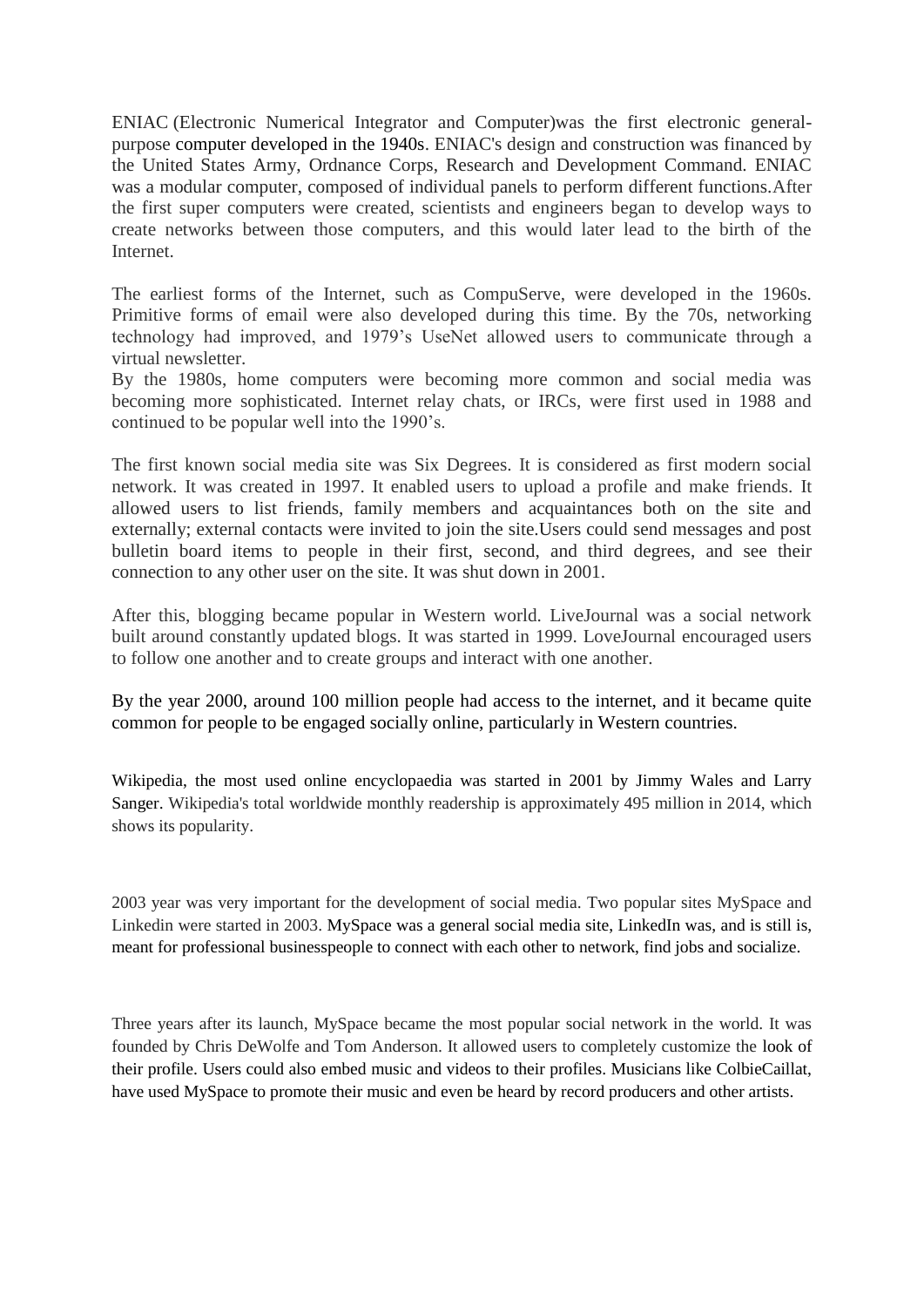Myspace was acquired by News Corporation in July 2005 for \$580 million. From 2005 to 2009, Myspace was the largest social networking site in the world, and in June 2006 surpassed Google as the most visited website in the United States. In April 2008, Myspace was overtaken by Facebook in the number of unique worldwide visitors, and was surpassed in the number of unique U.S. visitors in May 2009,though Myspace generated \$800 million in revenue during the 2008 fiscal year.Since then, the number of Myspace users has declined steadily in spite of several redesigns.

LinkedIn was founded in 2003 and was one of the first mainstream social networks devoted to business and employment-oriented social networking service. Users can create their profile on LinkedIn and connect with people and employers and can get professional insights. Like-minded professionals can come together and share their experiences and opinions about the profession. LinkedIn has made job search very easy without any boundaries. Today, in 2016, it is  $15<sup>th</sup>$  most popular websites in the world.

In 2004, Digg and Flickr were started. Digg users can share links to anything online and other users can vote that content up ('dig') or down ('bury').

Flickr has become a social network in its own right in recent years. They claim to host more than 3.6 billion images. On their official website Flickr claims following are its two goals:

to help people make their photos available to the people who matter to them and to enable new ways of organizing photos and videos.

Orkut also was launched in the same year. Orkut was quietly launched on January 22, 2004 by Google. OrkutBüyükkökten, a Turkish software engineer, developed it as an independent project while working at Google. The service was designed to help users meet new and old friends and maintain existing relationships. It was one of the first social networking sites became popular among Indian youth in 2008. Along with its popularity, Orkut was misused to start hate campaign. There were cased filed against Google for the anti-India, anti-Shivaji (in Maharashtra) content. It was officially shout down by Google in 2014.

After this, next year i.e. 2005 today's one of the most popular sites was launched and it is known as YouTube. It was and still it is the first major video hosting and sharing site in the world. It was founded by Chad Hurley, Steve Chen and Jawed Karim. The site was activated on February 2005 but opened for uploads in April 2005. The first YouTube video uploaded on April 23, 2005 was titled *Me at the zoo*, and shows co-founder Jawed Karim at the San Diego Zoo.

The two big players who changed the world of communication were launched in 2006. Twitter and Facebook.

Facebook is the most popular social media site and has the highest user base. Facebook is considered by some as the "social media" with likes dominating how popular you are in your friend circle. Most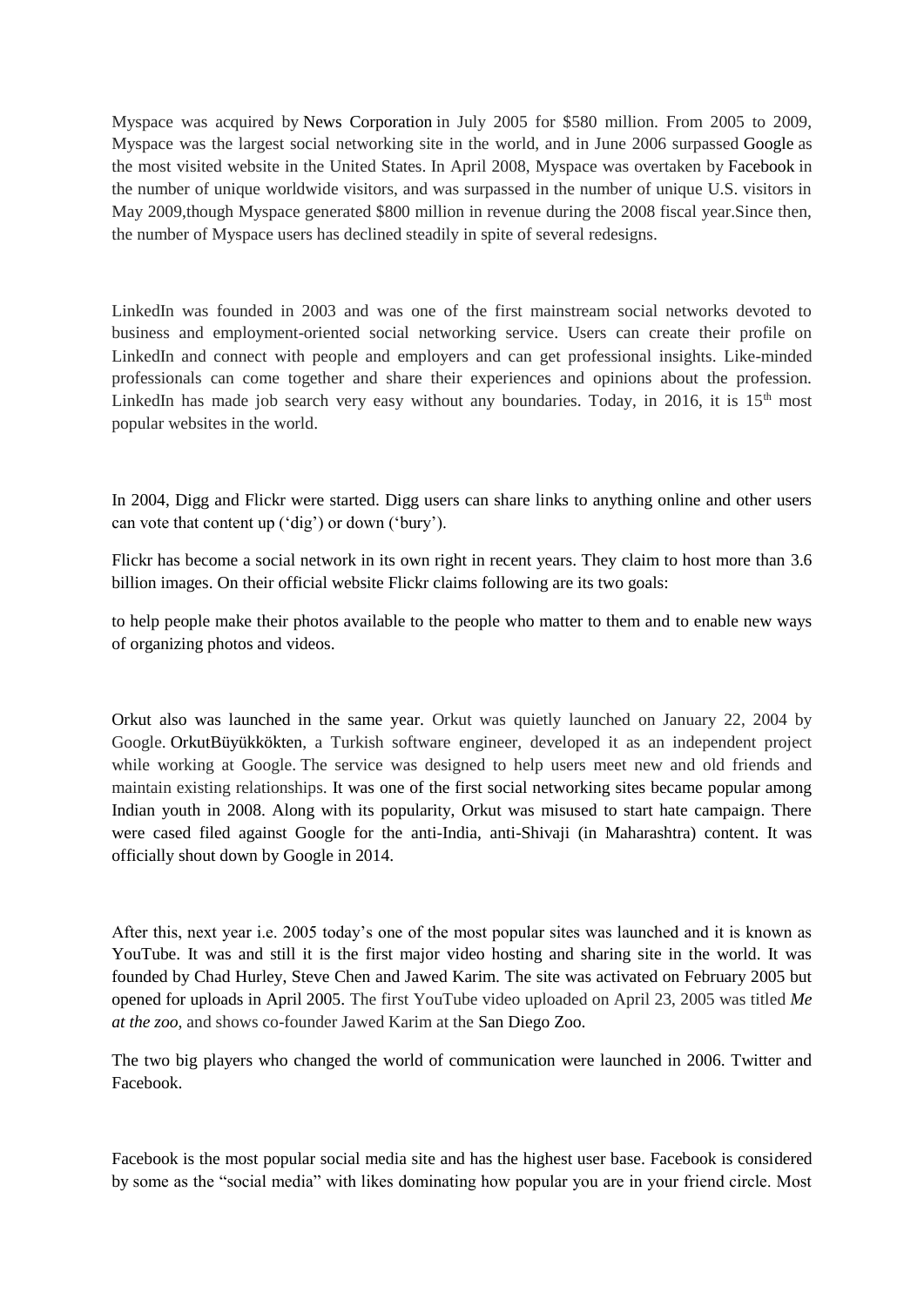brands have a Facebook fan page where followers can exchange ideas, comment on products and provide direct feedback to the business.

In 2006, the popularity of text messaging (SMS) inspired Jack Dorsey, Biz Stone, Noah Glass and Evan Williams to create Twitter. It is a service that had the unique distinction of allowing users to send 'tweets' of 140 characters or less. These days, a lot of film celebrities and politicians are using Twitter to break the news or share their opinion or latest activity.

In 2007, another popular site tumblr was launched. It was started by David Karp and now owned by Yahoo. The service allows users to post multimedia and other content to a short-form blog. Users can follow other users' blogs. Bloggers can also make their blogs private.On October 21, 2011, Tumblr became the first blogging platform to host US President Barack Obama's blog

2010: Instagram,Pinterst and Google buzz were launched.

Instagram is the quickest and most convenient way to connect your smart phone pictures to the world is via Instagram. These days, a lot of Indian film actors are using Instagram to share their latest pictures. Instagram allows you to post pictures to Facebook and Twitter; it also allows users to quickly customize the photo with inbuilt filters for fun and creativity.Instagram wascreated by Kevin Systrom and Mike Krieger, and launched in October 2010 as a free mobile app.

Pinterest is a social site dedicated visual content i.e. photo-sharing. The site was founded by Ben Silbermann, Paul Sciarra and Evan Sharp.

Google Buzz was a social networking, microblogging and messaging and messaging tool. It was developed by Google and integrated into the web-based email program Gmail. Users could share links, photos, videos, status messages and comments organized in "conversations" and visible in the user's inbox. Buzz was discontinued on December 15, 2011 and superseded by Google+.

2011: Google+ is an interest-based social network that is owned and operated by Google. Google+ launched in June 2011. With Google+ its users can post photos and updates status. It can be used with interest based communities. Here 'circles' can be made based on groups with different types of relationships. One can use Google+ as a multi-person instant messaging tool and can share text and video chat called Hangouts, events and location tagging. Users can edit and upload photosto private cloud-based albums.

Everyday new tools and platforms have been added to the social media world. One of the major things started happening in this time period is that social media not only became part of everyday personal communication but it also became widely popular with the business community. In other words, be it an individual or a business organisation everyone started using social media platforms to fulfil